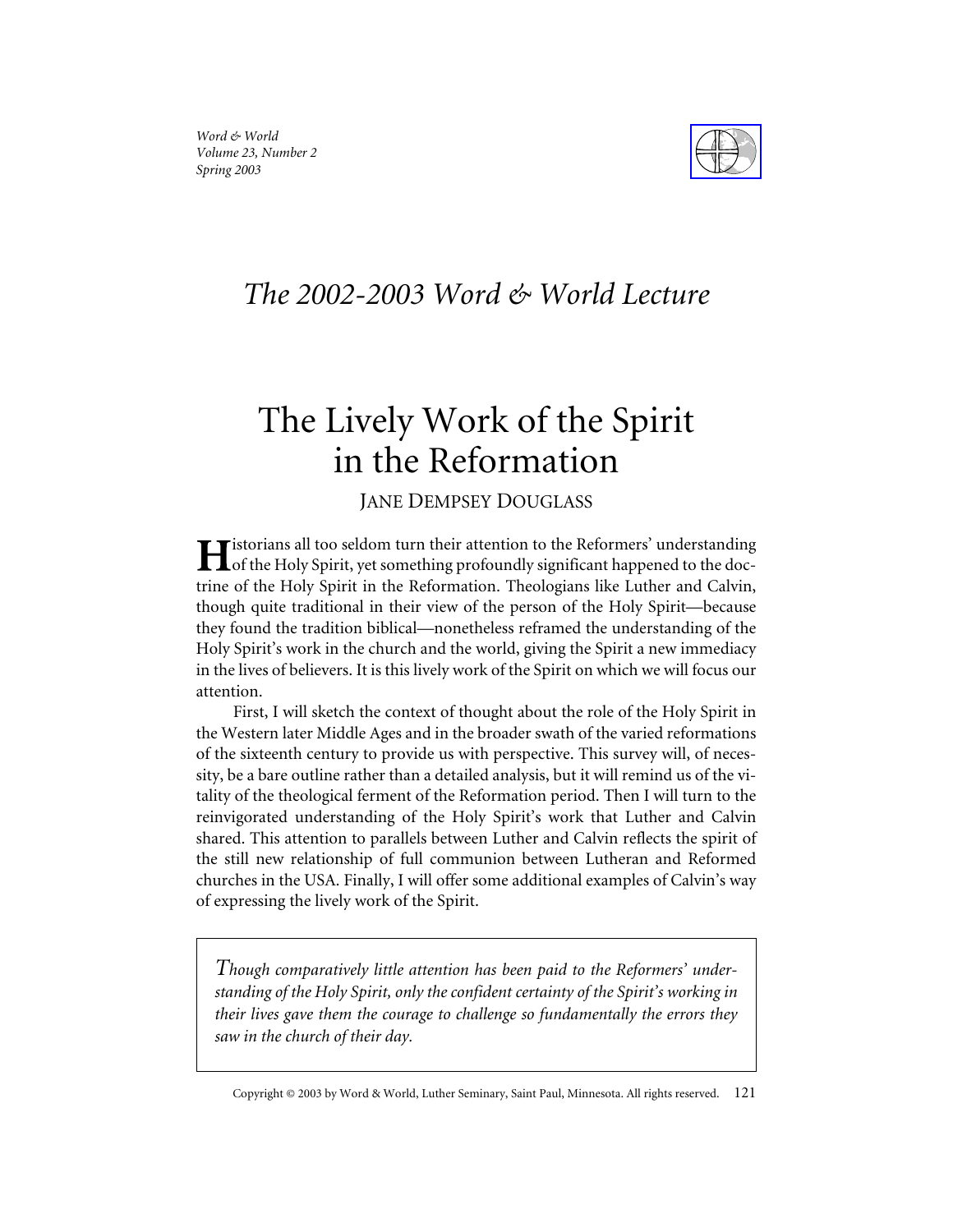#### **THE LATE-MEDIEVAL CONTEXT**

The Western church of the later Middle Ages inherited from the early church a doctrine of the Trinity in which the Holy Spirit was understood to be fully divine, one of the three persons of the Trinity. The Apostles' Creed, a Western baptismal creed rooted in the early church but probably not in its final form till around the seventh century, was widely used all through the Middle Ages in the Western church for instruction. It associated the work of the Holy Spirit with the new life in the church after baptism and with the new life after death: "the holy catholic church, the communion of saints, the forgiveness of sins, the resurrection of the body, and the life everlasting."

> *"the ancient creeds shaped the common understanding of the role of the Holy Spirit"*

In the ecumenical Nicene Creed, more precisely called the Niceno-Constantinopolitan Creed of 381, the article on the Holy Spirit is longer. Along with most of the elements found in the Apostles' Creed, the Nicene Creed includes elaboration of the life-giving role of the Spirit, an expansion of the affirmation of the Spirit's divinity, a new mention of the Spirit's speaking through the prophets, which has been understood as a reference to the inspiration of Scripture, and a new emphasis on unity: one holy catholic and apostolic church, and one baptism. The Nicene Creed gradually came into occasional use in the West in the early Middle Ages as a eucharistic creed and, after the sixth century in the West, increasingly included the *filioque* clause: the Spirit proceeds from the Father and from the Son.

There were no major challenges in the late-medieval period to the role of these ancient creeds as pillars of orthodoxy, despite much scholastic discussion of the Trinity. In the West, young people to be confirmed were officially expected to know the Apostles' Creed, along with the Ten Commandments and Lord's Prayer. These ancient creeds shaped the common understanding of the role of the Holy Spirit.

One might wonder about the impact of Joachim of Fiore and the Spiritual Franciscans with their vision of the age of the Holy Spirit. But Joachim's work had been declared heretical in the thirteenth century, and the Spiritual Franciscans who lived on into the later Middle Ages challenged the church far more on issues around the ideal of voluntary poverty. Again, one might think of the late-medieval mystical group known as the Brethren of the Free Spirit. But it came to be seen as heretical for its antinomian and pantheistic tendencies rather than for a direct theological challenge to the doctrine of the Holy Spirit. Spiritualistic tendencies in the Renaissance provide fascinating material for analysis, but with perspectives often rather far from the center of the history of Christian doctrine or the beliefs of ordinary people north of the Alps.

In fact, the work of the Holy Spirit, whose coming at Pentecost was seen as 122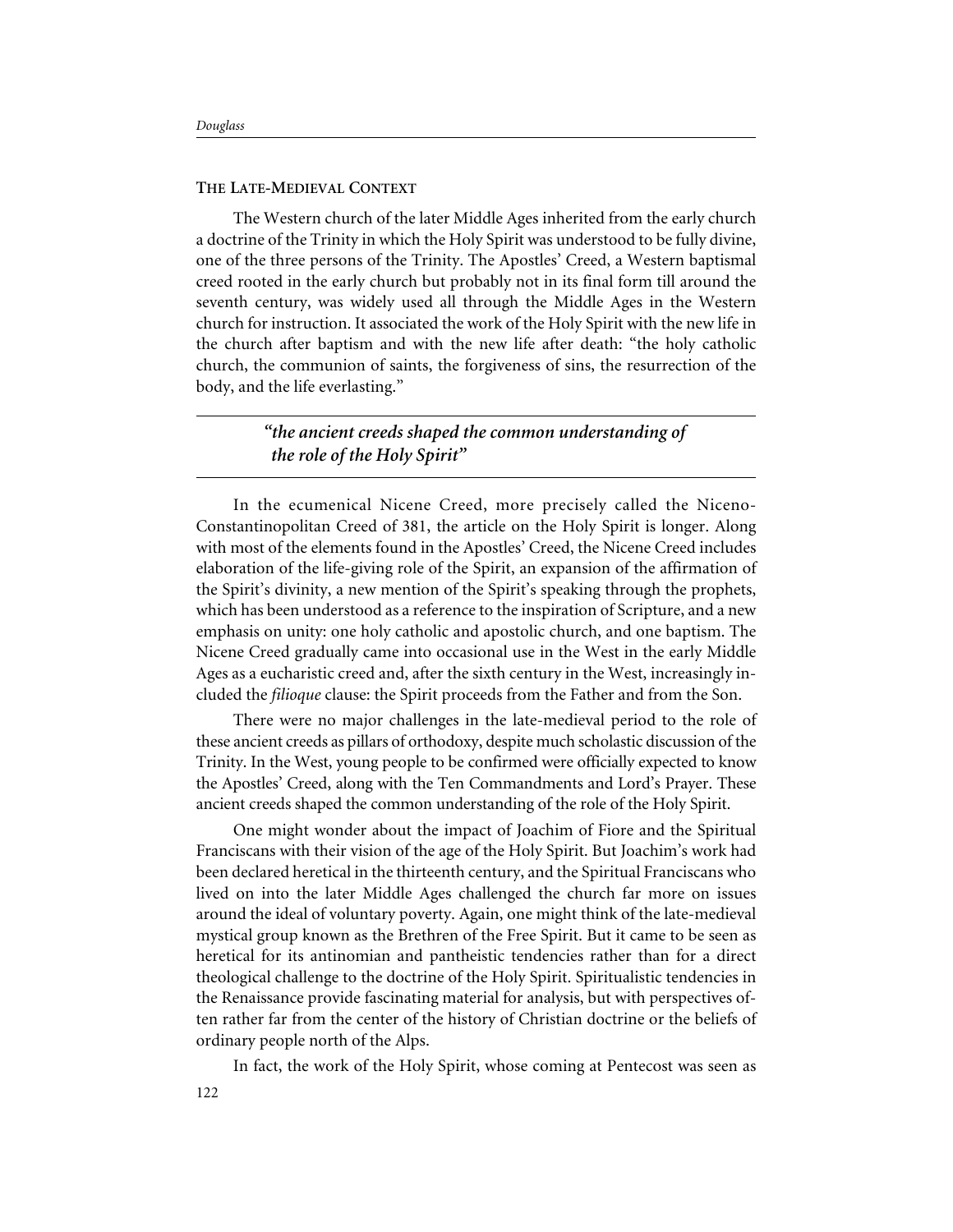marking the beginning of the church, came to be thought of by medieval theologians as especially concerned with the church as an institution, guiding it and preserving it from error. Of course, the Holy Spirit could also be thought of by the scholastics as uncreated grace, in distinction from the created grace infused into the soul with the sacraments. But for the individual Christian, it was created grace, infused grace, which was the primary support of the Christian life, received with the sacraments and necessary at the end of life for transition to purgatory and to heaven. By the gracious provision of God, if one went to the sacraments without harboring mortal sin as an obstacle to their working, one could expect to receive infused grace. No special act of faith was necessary because of the *ex opere operato* character of the working of New Testament sacraments. In this scholastic understanding of the sacraments, created or infused grace has replaced the early church's sense of the immediacy of the Holy Spirit's action. For Thomas Aquinas, though God is the principal cause of grace in the sacraments, the sacraments themselves are the instrumental cause.

We should, however, note a late-medieval exception to this view. Bonaventura and Scotus both speak of God's covenant that God will accompany the believer's participation in the sacraments with God's own working directly upon the soul. The infusion of grace comes from a directly creative act of God in the soul. Scotus believed that because God alone had power to create, the direct cause of grace could only be an act of God.

We often hear about the intense search for immediate experience of the holy in late-medieval religious culture. Think of the enthusiasm for mysticism, for relics and the tangible connection they offered to Christ and the saints, for pilgrimages to holy sites in search of healing, miracles, or blessing. Think also of eucharistic piety. Though anxiety about proper preparation for receiving the Lord's body in communion limited the frequency of lay communion, there was great eagerness for *seeing* the rite of elevation at the moment of consecration in the Mass. Processions through the streets with the consecrated host on certain holy days, and the development of the service of benediction where the host as Christ truly present is reverenced in a monstrance, visible to all, provide evidence of the popular eagerness for an immediate relation to the holy.

These trends continued into the period of the Catholic Reformation. Roman Catholics saw no need to reform their own teaching on the Holy Spirit. Where Roman Catholics were in polemic against Lutheran and Calvinist Protestantism, we do not seem to find the Holy Spirit explicitly at the center of the debate. Roman Catholics do attack Protestant understandings of the role of faith, an issue that for Protestants relates closely to the Holy Spirit, but the attacks are not framed by the doctrine of the Holy Spirit.

#### **THE CONTEXT: THE RADICAL REFORMATION**

Certain centers of the Radical Reformation provide the most dramatic break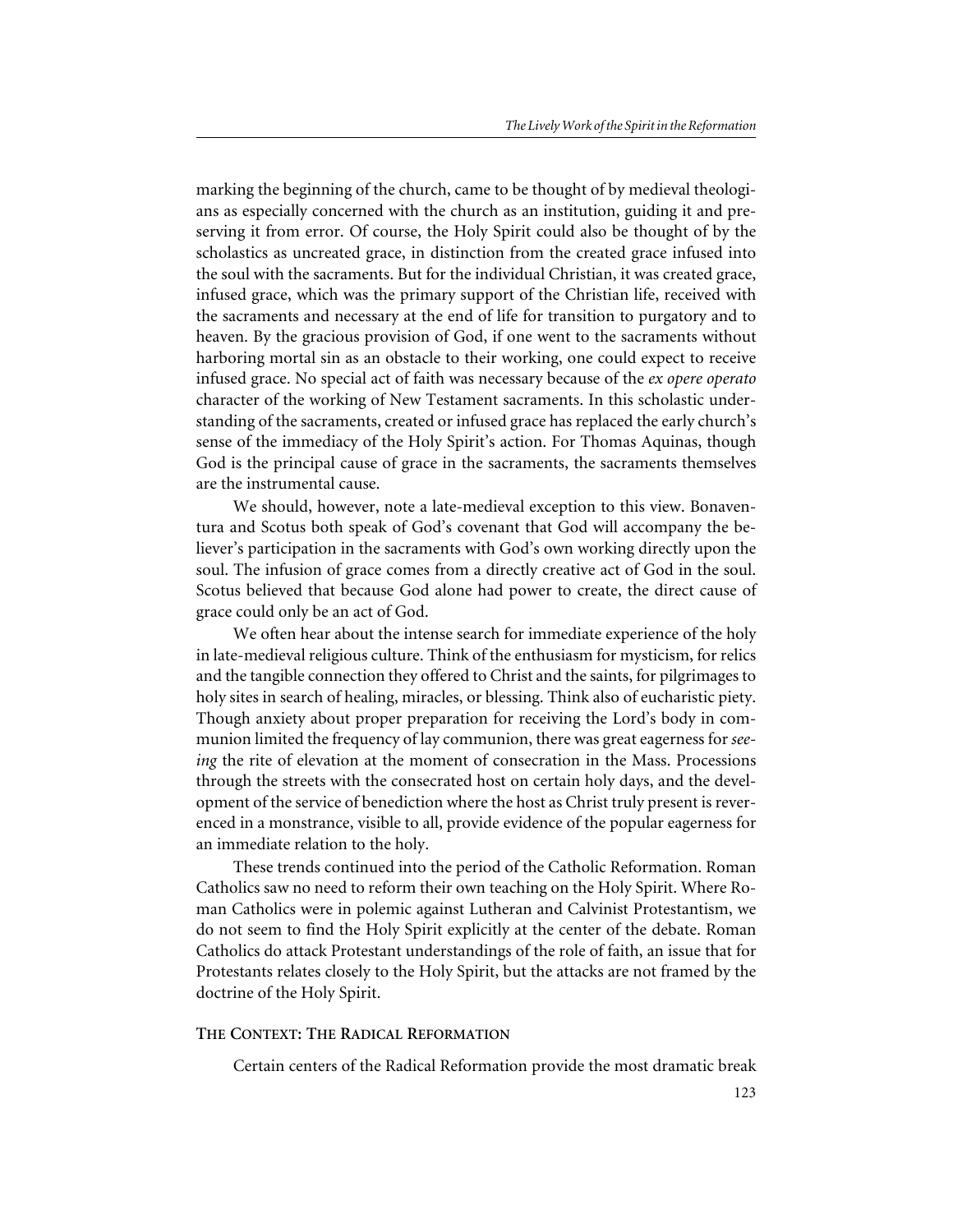with a traditional understanding of the Holy Spirit. Thomas Müntzer, in his famous "Sermon before the Princes" of 1524, derides other clerics' inexperience with the immediate presence of the Holy Spirit as he insists that the Spirit is daily pouring forth new revelation.

This is now the character of almost all divines with mighty few exceptions. They teach and say that God no longer reveals his divine mysteries to his beloved friends by means of valid visions or his audible Word, etc. Thus they stick with their inexperienced way (cf. Ecclesiasticus 34:9) and make into the butt of sarcasm those persons who go around in possession of revelation, as the godless did to Jeremiah (ch. 20:7f.): Hark! Has God just recently spoken to thee? Or hast thou recently asked at the mouth of God and taken counsel with him: Hast thou the Spirit of the Christ? This is what they do with scorn and mockery....He [who has not the Spirit] does not know how to say anything deeply about God, even if he had eaten through a hundred Bibles!<sup>1</sup>

A very different sort of challenge to orthodoxy came after the 1540s from anti-trinitarian thinkers and movements within the Radical Reformation stream, like Servetus and the Socinian movement. Yet these protests against trinitarian theology were focused more on christology than on the doctrine of the Holy Spirit.

#### **THE CONTEXT: ZWINGLI AND MARIE DENTIÈRE**

There were also challenges to medieval theology with regard to the *work* of the Holy Spirit by theologians who did not question the tradition of the ancient creeds and who did not believe that the Spirit was providing new revelation. In a theological stream quite close to Luther and Calvin was Ulrich Zwingli in Zurich. Zwingli claims to have come to his evangelical reformation theology independently of Luther by 1516, by reading the Scriptures and through Erasmus's influence, and he developed a powerful doctrine of the work of the Holy Spirit. In his treatise "Of the Clarity and Certainty of the Word of God," Zwingli speaks vividly of the power of the word of God: "These passages from the New Testament will be quite enough to show that the Word of God is so alive and strong and powerful that all things have necessarily to obey it, and that as often and at the time that God himself appoints."2 The liveliness and the clarity of the word of God is due to the work of the Holy Spirit: "God's Word can be understood by a [human being] without any human direction: not that this is due to a [person's] own understanding, but to the light and Spirit of God, illuminating and inspiring the words in such a way that the light of the divine content is seen in [God's] own light."<sup>3</sup> The treatise concludes

<sup>&</sup>lt;sup>1</sup>Thomas Müntzer, "Sermon before the Princes," in Spiritual and Anabaptist Writers, ed. George Huntston Williams and Angel M. Mergal, Library of Christian Classics 25 (Philadelphia: Westminster, 1957) 54, 58.

For the convenience of *Word & World*'s diverse readership, I have chosen to quote and cite widely available English translations of texts wherever possible, rather than the original-language sources. Unfortunately, most of these translations do not use inclusive language.

<sup>2</sup> Ulrich Zwingli, "Of the Clarity and Certainty of the Word of God," in *Zwingli and Bullinger*, ed. G. W. Bromiley (Philadelphia: Westminster, 1953) 71.

<sup>3</sup> Ibid., 78.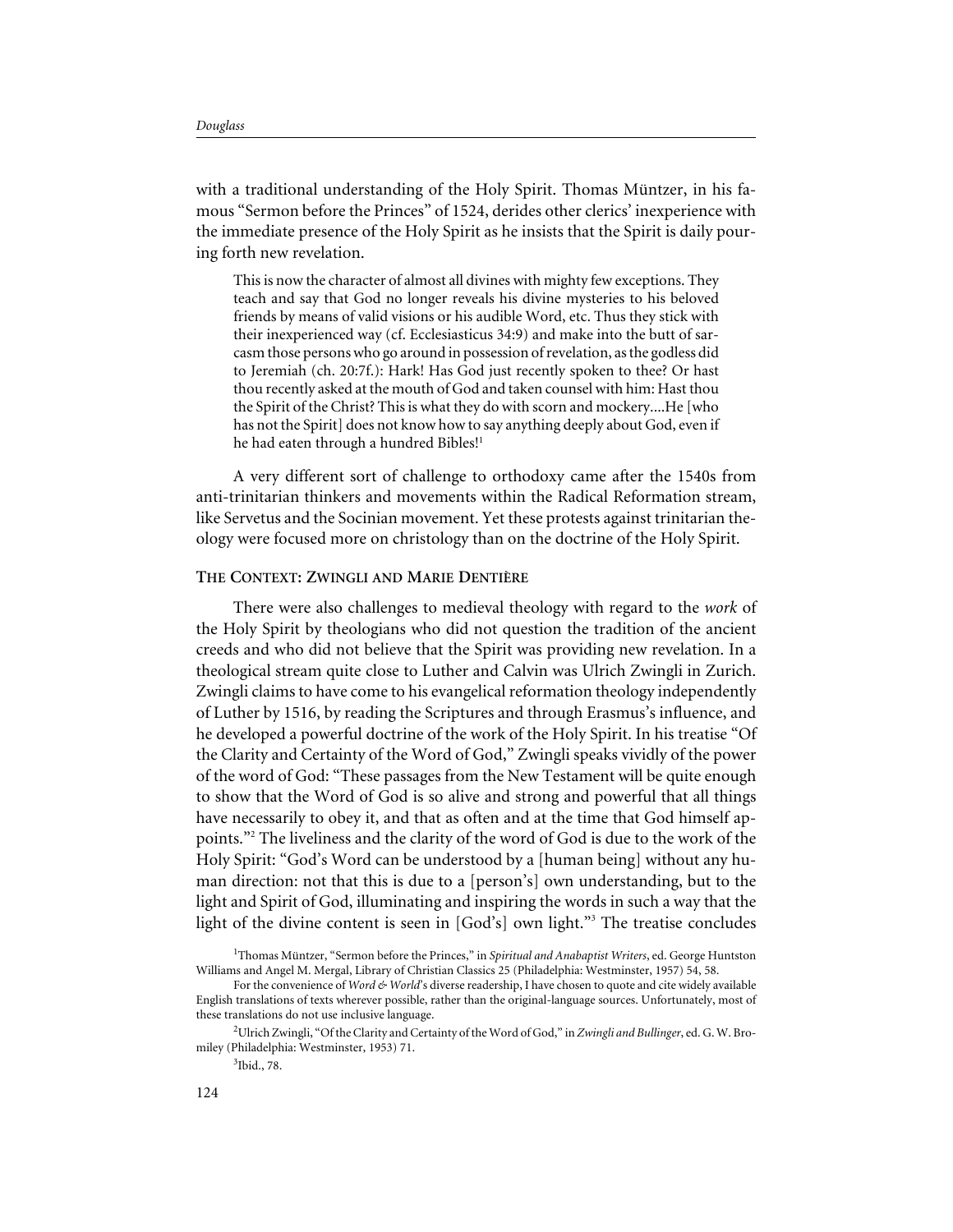with advice about coming to a "true understanding of the Word of God and to a personal experience of the fact that you are taught of God." The last four points here are that

...when you find that the Word of God renews you, and begins to be more precious to you than formerly when you heard the doctrines of [human beings], ...when you find that it gives you assurance of the grace of God and eternal salvation,...when you find that it crushes and destroys you, but magnifies God himself within you...when you find that the fear of God begins to give you joy rather than sorrow, it is a sure working of the Word and Spirit of God. May God grant us that Spirit.4

For Zwingli, when the word is lively and powerful and transforming, it is intimately associated with the work of the Holy Spirit. It is the Spirit who gives the gift of faith and calls believers into the church, allowing them to hear the gospel truly. So far-reaching are Zwingli's doctrines of the freedom of the Spirit and predestination that he envisions Socrates and some other great classical figures with the biblical saints in paradise. In the sacraments it is the inner spiritual experience of trust in God's mercy through Christ that is Zwingli's prime concern, and it is that assurance in the heart "towards God and joy through Christ" which is the meaning of being baptized in the Holy Spirit.<sup>5</sup>

> *"for Zwingli, when the word is lively and powerful and transforming, it is intimately associated with the work of the Holy Spirit"*

One last example from the broad Reformation context is the author of the first history of the Reformation in Geneva, published in 1536, the year in which Geneva declared itself a reformed city. The author is Marie Dentière, a former abbess in Picardy, by then married to a former priest turned evangelical missionary. Together they had been working for several years to convert the city of Geneva to the gospel. One of Marie's tasks was preaching to the nuns in their convents. Though Roman Catholics called Marie a Lutheran, she was really more influenced by Zwingli.

Though she does not figure in standard church-history textbooks, the city of Geneva on November 3, 2002, observed the addition of four new names engraved on its imposing Wall of the Reformers at the edge of the old city, the first addition, I believe, since the monument's erection almost a hundred years ago. The monument's statues are of leaders of the Reformed tradition from many countries, beginning with Geneva in the sixteenth century, but the names of other Reformers, like Luther, are included. Three of those newly added are from the pre-

<sup>4</sup> Ibid., 93-95. 5 Ibid., 258-259; "Of Baptism," in Bromiley, *Zwingli and Bullinger,* 170.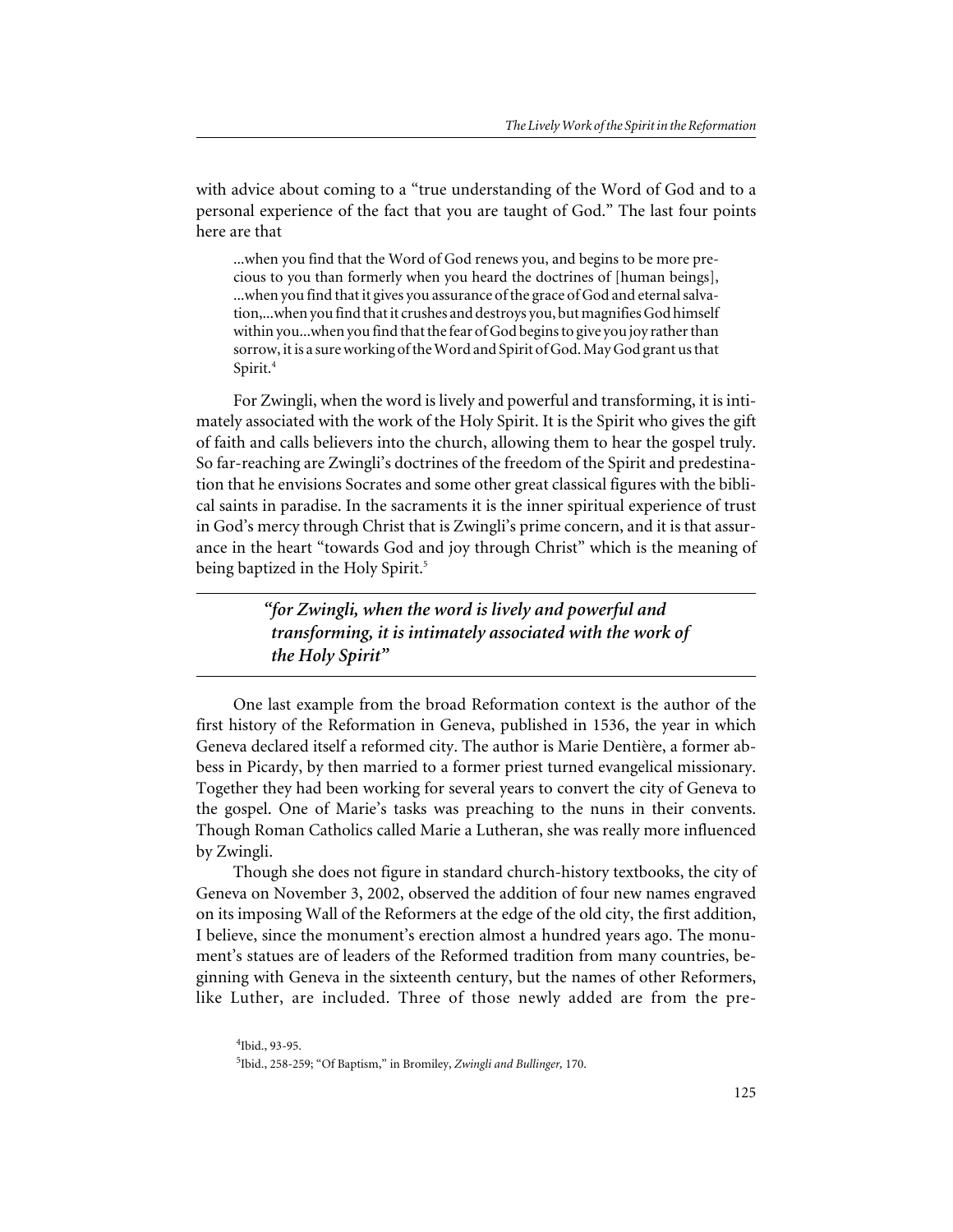Reformation period: Jan Hus, leader of the Czech Brethren; Valdès de Lyon, leader of the Waldensian movement; and John Wycliffe of England. The Czech Brethren and the Waldensians, from the sixteenth century till the present, have identified themselves with the Reformed tradition. The fourth newly added name is that of Marie Dentière of Geneva.

Marie's history of the conversion of Geneva is more a theology of history than merely a chronicle. She gives a vigorous account of how God rescued the city from its terrible oppression, oppression both by the Roman Catholic priests within the city and by its Savoyard neighbors, through the preaching of the word of God. She understands that the word of God is so lively and active and powerful that no evil force can withstand it. God "has only to speak the word, and the thing is done."6 The city's liberation came by the grace of God without any human merit, like the exodus of the Jews from Egypt, at the moment when things were at their worst. The struggle was between those who fought against God and God's word and those who loved God's word. In the spirit of the Magnificat, Marie describes how the city's life has been turned upside down. The powerful priests have fled, and in their grand homes have been housed the poor and hungry and oppressed, now cared for with justice. It is interesting that nowhere in this history have I found an explicit reference to the Holy Spirit. In Marie's later writing such references appear. Here she speaks of the word of God or of God and his word. She understands, as Zwingli does, that the powerful word of God is indeed the Scripture vivified by the presence of God, the gospel. The construction of Marie's story makes clear that the word preached is not a mere text but the very presence of God in their midst by means of the Spirit.

Perhaps these comments about Zwingli and Marie Dentière clarify what I mean by the Reformation "reframing" the understanding of the Holy Spirit's work in the church and the world, giving the Spirit a new immediacy in the lives of believers. I am using the term "the Reformation" now in a narrower sense than before when I also spoke of the Radical Reformation and the Catholic Reformation. By "Reformation" here I mean that group of mainstream Protestants that sometimes is called, not entirely helpfully, the magisterial Reformation. It includes Zwingli, Luther, Calvin, Bucer in Strasbourg, Melanchthon in Germany, Bullinger in Zurich, and many others with similar but not identical views. They use somewhat different language, reflecting varying theologies. For example, some will speak more of the Spirit of God, others more often of the Spirit of Christ, the Spirit that makes Christ present. Nonetheless, they are making quite similar theological moves.

Many of the elements in this process of reframing the doctrine of the work of the Holy Spirit are not new. The traditional trinitarian God of the ancient creeds,

<sup>6</sup> Marie Dentière, *La guerre et deslivrance de la ville de Genesve*, ed. A. Rilliet, in *Mémoires et documents publiés par la Société d'histoire et d'archéologie de Genève*, XX (1881) (Genève: Jullien, 1879-1888) 340. Cf. Jane Dempsey Douglass, "Marie Dentière's Use of Scripture in Her Theology of History," in *Biblical Hermeneutics in Historical Perspective*, ed. Mark S. Burrows and Paul Rorem (Grand Rapids: Eerdmans, 1991) 227-244.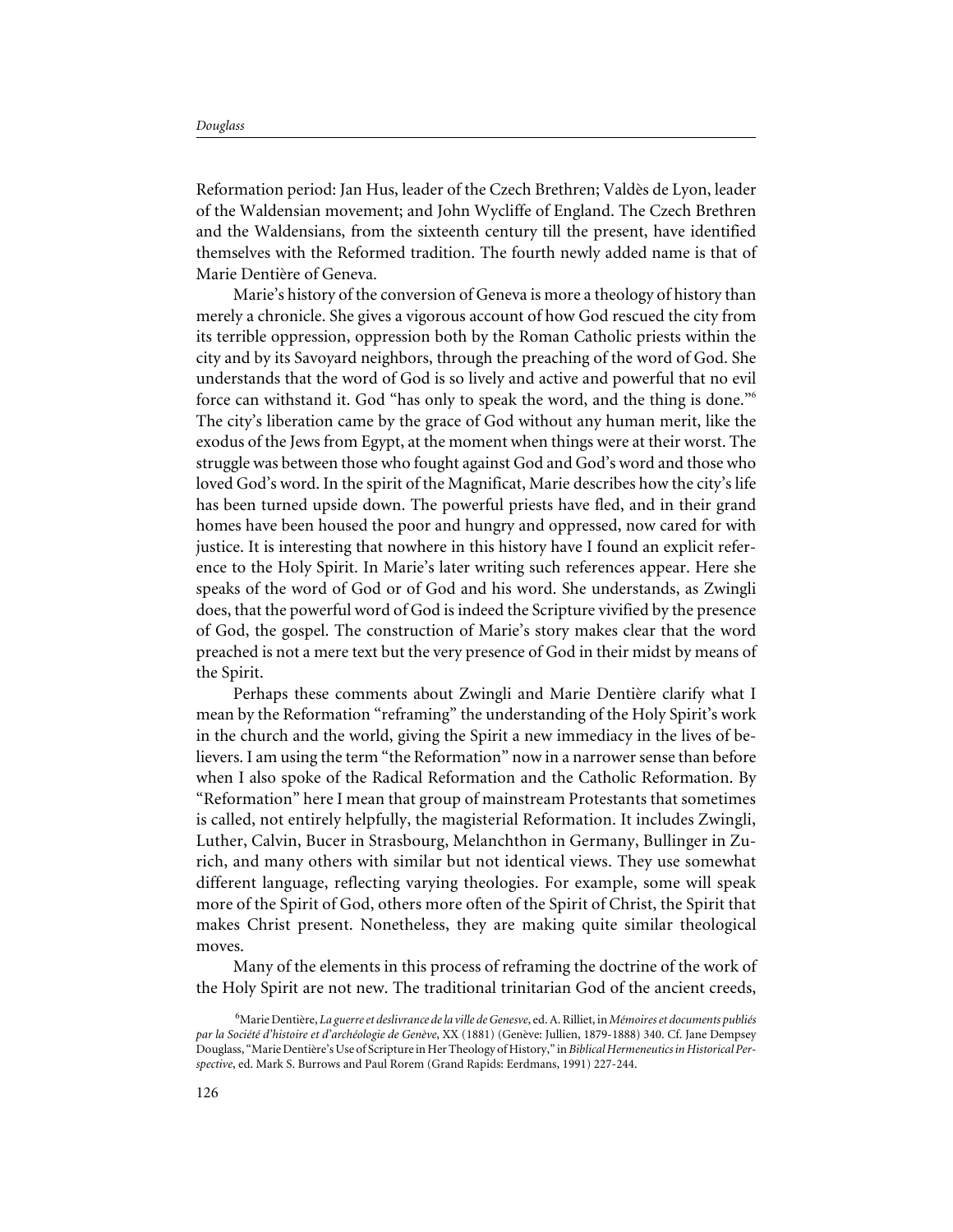with the Holy Spirit as the third person of the Trinity, is taken for granted in the Reformation churches, and the Apostles' Creed is used liturgically and for instruction. A good example of the reframing is the way Luther in his catechisms closely follows the third article on the Holy Spirit in the Apostles' Creed, yet adds his own emphases. He sees the Spirit as the sanctifier: calling believers to the gospel, sanctifying them through baptism and daily repentance, incorporating them into the

> *"both Luther and Calvin, from their new evangelical perspective, reaffirm the traditional teaching that outside the church there is no salvation"*

church (understood as the community of saints), and preserving them in true faith to eternal life.<sup>7</sup> Calvin in his 1545 catechism also follows the Creed closely but brings his own special emphases on the unity of the church and on the distinction between the visible church and the company of the elect.<sup>8</sup> Both Luther and Calvin in this context, from their new evangelical perspective, reaffirm the traditional teaching that outside the church there is no salvation.<sup>9</sup> As we saw with Zwingli and Marie Dentière, the Reformation reappropriated Augustine's doctrines of predestination and prevenient grace, which were decidedly minority opinions in the later Middle Ages; but they are placed in a new context. There is nothing new about deep respect for the word of God. Augustine also taught that the Spirit enlivens the text so that it is fruitful. Late-medieval preaching flourished, with profound respect for the Scriptures, but its function tended to be pedagogical, leading sinners to the sacrament of confession where they would encounter the grace of God.

But in the Reformation stream in which Zwingli, Luther, Calvin, and Dentière will move, many of the sources where late-medieval Christians sought spiritual immediacy were almost entirely set aside. Zwingli even approved the removal of art and music from the churches so that the word of God could be heard more clearly, with fewer distractions. Luther was more sensitive to the laypeople's piety and permitted the stained-glass windows, the sculptures, the paintings, the vestments, and music to remain for those who found them important aids to feel the presence of God. Calvin arrived in a Geneva where many of the churches had already been violently "cleansed" of their "idols" by the Bernese troops who had helped to liberate the city, and where music in worship had been forbidden by the Zwinglian missionaries. He was happy to leave the church walls bare, but he reintroduced music by setting the psalms to new tunes with no previous associations.

<sup>7</sup> Martin Luther, "The Small Catechism," in *The Book of Concord*, ed. Theodore G. Tappert (Philadelphia: Fortress, 1959) 345 (hereafter *BC*); "The Large Catechism" in *BC*, 415-420.

<sup>8</sup> Calvin, "The Catechism of the Church of Geneva," in *Calvin: Theological Treatises*, trans. J. K. S. Reid (Philadelphia: Westminster, 1954) 102-107, especially 102-104.

<sup>9</sup> Luther, "Large Catechism," in *BC*, 416. Calvin, "The Catechism of the Church of Geneva," in *Theological Treatises*, 104.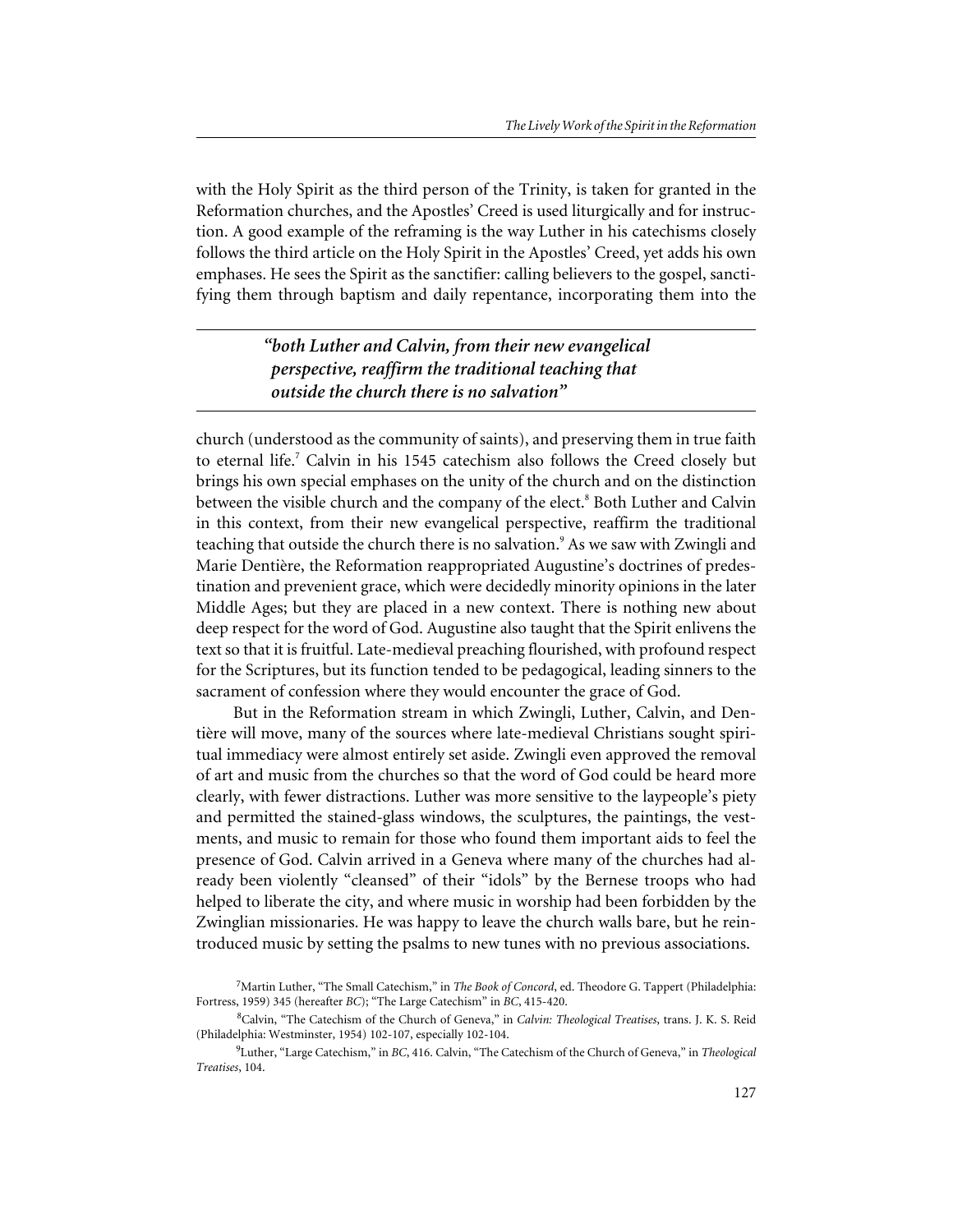Nonetheless, through the work of the Holy Spirit these theologians found God immediately present to them in the reading of the word of God and in the reception of the sacraments. Without the Spirit's work directly in their hearts, they believed there would be no faith that could hear the word or receive the grace of the sacraments. Luther says in the "The Large Catechism": "The Holy Spirit reveals and preaches that Word, and by it he illumines and kindles hearts so that they grasp and accept it, cling to it, and persevere in it."10 Calvin says:

For as God alone is a fit witness of himself in his Word, so also the Word will not find acceptance in [human] hearts before it is sealed by the inward testimony of the Spirit. The same Spirit, therefore, who has spoken through the mouths of the prophets must penetrate into our hearts to persuade us that they faithfully proclaimed what had been divinely commanded.<sup>11</sup>

Unlike Thomas Müntzer, the mainstream Reformers understood the Holy Spirit to be "bound" to Scripture, enlivening it to make it gospel, not pouring out new revelation.

#### **LUTHER AND CALVIN**

Let us now reflect on four of the theological areas where Luther and Calvin both feel in new ways the immediacy of the Spirit's work.

First is the nature of faith itself. While for late-medieval theology, faith, one of the theological virtues, could be either infused through the sacraments or acquired by human effort, for the Reformation, faith is a direct gift of God through the Holy Spirit. Luther in his "Preface to the Epistle of St. Paul to the Romans" describes the nature of faith:

Faith...is something that God effects in us. It changes us and we are reborn from God, John 1 [:13]. Faith puts the old Adam to death and makes us quite different [people] in heart, in mind, and in all our powers; and it is accompanied by the Holy Spirit. O, when it comes to faith, what a living, creative, active, powerful thing it is. It cannot do other than good at all times. It never waits to ask whether there is some good work to do. Rather, before the question is raised, it has done the deed, and keeps on doing it....Faith is a living and unshakeable confidence, a belief in the grace of God so assured that a [person] would die a thousand deaths for its sake. This kind of confidence in God's grace, this sort of knowledge of it, makes us joyful, high-spirited, and eager in our relations with God and with all [humankind]. That is what the Holy Spirit effects through faith.<sup>12</sup>

We see here that the Holy Spirit is working in the sinner to transform the person, to bring about a rebirth. With the gift of faith comes "unshakeable confidence" in the grace of God and joyful relations with God and with all humanity.

<sup>10</sup>Luther, "Large Catechism," in *BC*, 416.

<sup>11</sup>Calvin, *Institutes of the Christian Religion*, ed. John T. McNeill, trans. Ford Lewis Battles, Library of Christian Classics 20 and 21 (Philadelphia: Westminster, 1960) I.vii.4.

<sup>12</sup>Luther, "Preface to the Epistle of St. Paul to the Romans," in*Martin Luther: Selections from his Writings*, ed. John Dillenberger (New York: Doubleday Anchor, 1962) 23-24.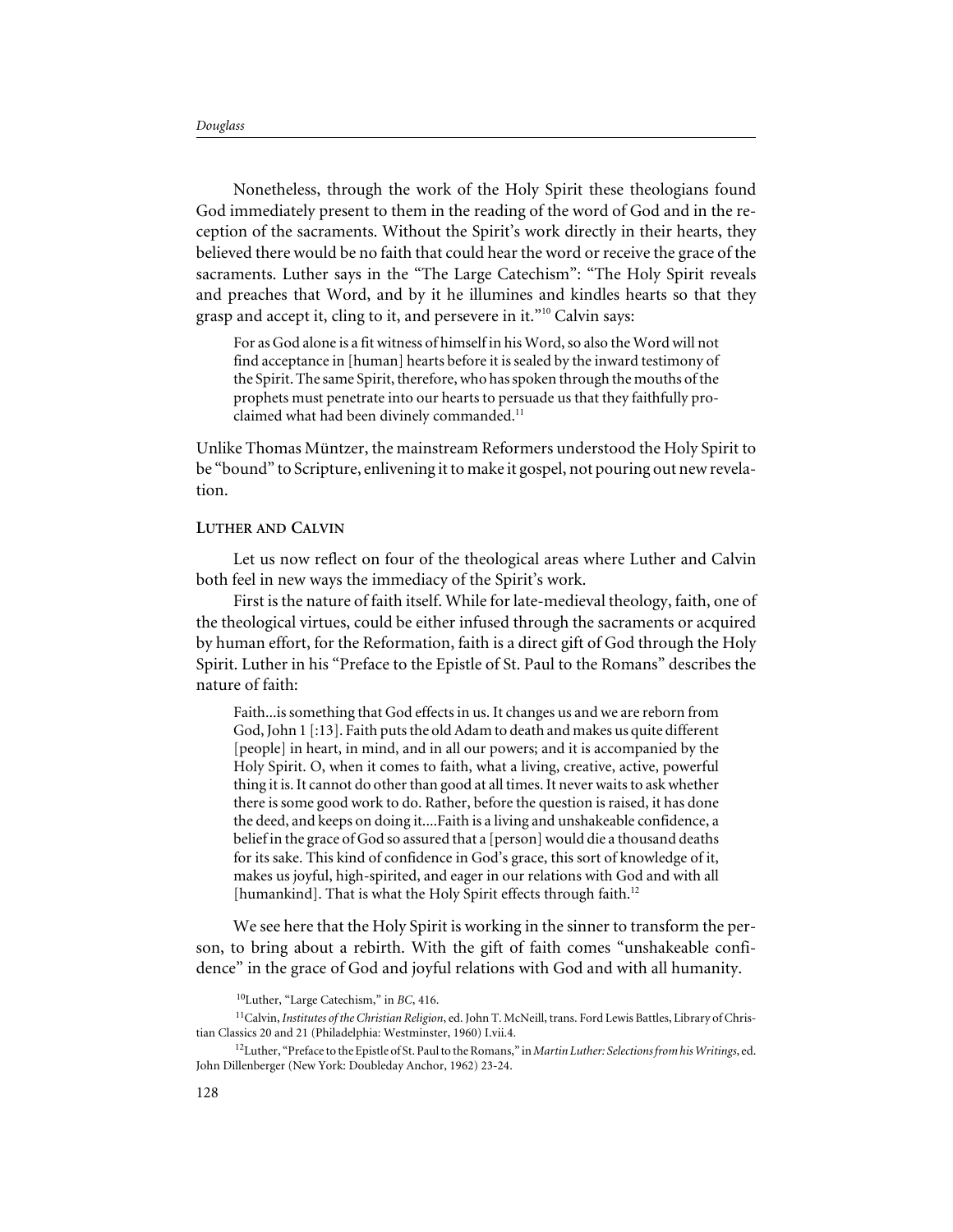Where Luther describes, Calvin defines faith. "Now we shall possess a right definition of faith if we call it a firm and certain knowledge of God's benevolence toward us, founded upon the truth of the freely given promise in Christ, both revealed to our minds and sealed upon our hearts through the Holy Spirit."<sup>13</sup> Here the emphasis is on the knowledge of God's favor to us, the knowledge of the truth of the gospel, and the confident, firm belief in both that is revealed to minds and sealed upon hearts by the Holy Spirit.

*"both Luther and Calvin drew from their understanding of the Spirit's gift of faith the conviction that believers can have the assurance or certainty of salvation"*

Each of the writers would incorporate elsewhere the elements that the other includes here. Overall we have a picture of the Holy Spirit's work that transforms, informs, and creates unshakeable trust directly in the heart of each believer.

Second, both Luther and Calvin drew from their understanding of the Spirit's gift of faith the conviction that believers can have the assurance or certainty of salvation. That certainty is founded on the Spirit's work: those who receive the gift of faith are the elect, predestined for eternal life and called into the church. The ongoing reality of human sin cannot threaten this certainty. This is a radical departure from earlier Catholic teaching and from the Catholic Reformation. Roman Catholic doctrine taught that no one could have the certainty of salvation except by a special revelation, because one could not know whether one would in fact be in a state of grace at the moment of death. Occamistic theology, the dominant school in Luther's day, doubted that one could even be certain that one had received forgiveness and the renewed habit of grace in the sacrament of penance, because one can never be sure that one is fully contrite and therefore properly prepared for the sacrament. As evidence of the radicality of the teaching by Luther and Calvin of the certainty of salvation, the decrees and canons of the Council of Trent on justification condemn the "vain confidence" of heretics that their sins have been remitted and "rash presumption" that one is among the number of the predestined.<sup>14</sup>

Third, both Luther and Calvin understood that the fruitful reception of the sacraments, receiving grace in the sacraments, requires faith and the Spirit's working. Roman Catholics attacked this teaching as undercutting the superiority of the sacraments of the New Testament, which work *ex opere operato*, over those of the Old Testament, which required faith on the part of the recipient. Both Luther and Calvin found it easier to explain their position with regard to the Lord's Supper than with regard to baptism, to the delight of the sixteenth-century opponents of infant baptism.

<sup>13</sup>Calvin, *Institutes*, III.ii.7.

<sup>14</sup>For the decrees and canons of Trent on justification, see *Creeds of the Churches*, ed. John H. Leith (Louisville: John Knox, 1982) 408-424, especially 413, 416, 422.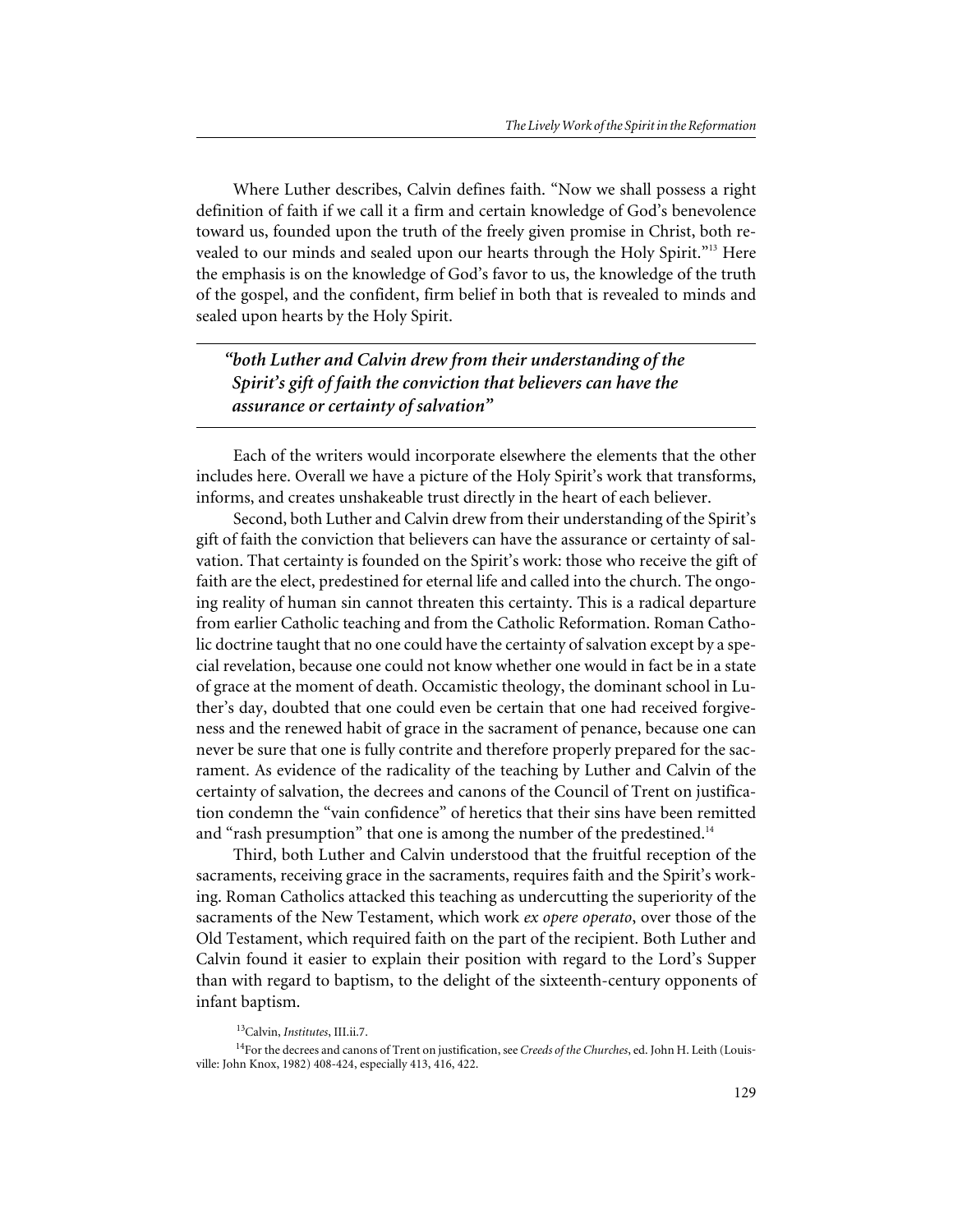Fourth, both Luther and Calvin understood the function of preaching differently than it had been understood in the later Middle Ages. Late-medieval preaching abounded, and it was often received with enthusiasm. Preaching had been displaced from the Mass, however, and it normally took place on Sunday afternoon or daily during Advent and Lent. The role of the preacher was to teach the people from Scripture, to help them identify their sins, and to send them in contrition to the sacrament of penance where they could be absolved from mortal sin and receive a new infusion of grace, and to the Mass where they could also receive grace.

# *"the Reformation restored preaching as biblical exposition to the normal Sunday worship service as an essential part of worship"*

The Reformation restored preaching as biblical exposition to the normal Sunday worship service as an essential part of worship. Both Luther and Calvin desired preaching of the word and sacrament in every Sunday service. Heiko Oberman has described the new Reformation view of the sermon in this way:

For the Reformers the sermon had certainly also a didactic and paraenetical function—but only because and insofar as the kerygma forced for itself a way to the heart and mind of the congregation: not a *preparation* for the encounter with the sphere of the holy but the *decisive* encounter with the Holy One himself. The sermon does not inspire good inclinations, but moves the doors of heaven and hell. It is *the apocalyptic event*—apocalyptic in the pure sense: that which reveals—with its double connotation; it reveals God and devil alike....Luther said that the most dangerous task in the world is that of preaching the Word: Where Christ appears the devils start to speak.<sup>15</sup>

In the preaching of the word, the Holy Spirit places believers directly in the presence of God.

#### **SPECIAL ASPECTS OF CALVIN'S VIEW OF THE IMMEDIACY OF THE SPIRIT'S WORK**

I include now some examples of special expressions of Calvin's view of the immediacy of the Spirit's work. The first two illustrate how seriously Calvin takes the tradition that the Spirit proceeds from the Creator as well as the Redeemer.

First, the Spirit upholds the creation in every moment. Without the Spirit's constant and very specific activity, the created world would cease to be. Calvin says:

In six days, therefore, the creation of the world was finished, but God's administration of it is still continuing, and God incessantly works in maintaining and preserving the order of it. As Paul teaches us, in God we live, and move, and have our being (Acts 17:28); and David teaches us, that all things stand so long as the Spirit of God enlivens them, and that they would cease as soon as he would withdraw his activity (Ps 104:29). Nor is it only by a general providence that the Lord

15Heiko A. Oberman, "Reformation, Preaching, and *ex opere operato*," in *Christianity Divided*, ed. Daniel J. Callahan, Heiko A. Oberman, and Daniel J. O'Hanlon (New York: Sheed and Ward, 1961) 223-239, at 224-225.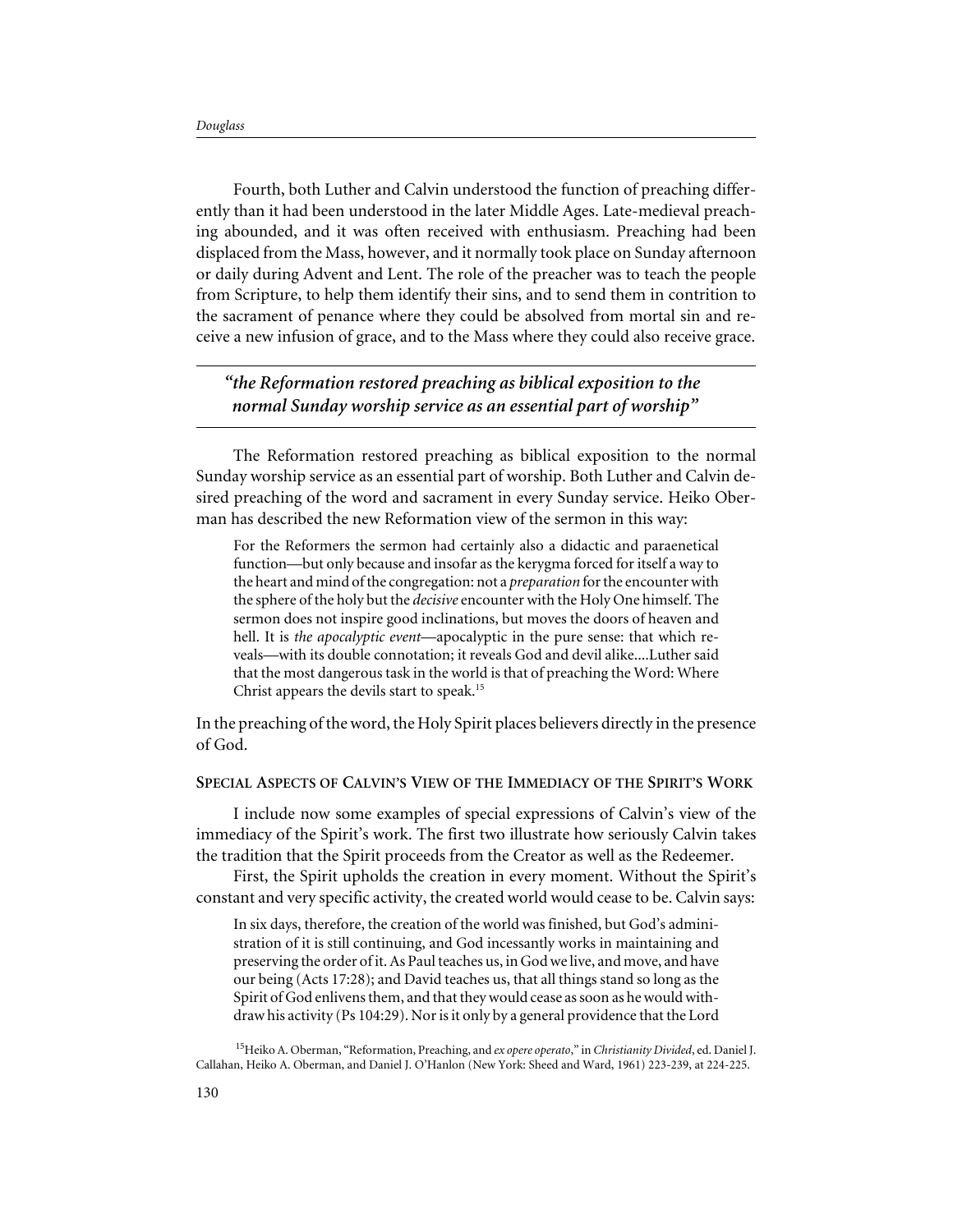maintains the world which he has created, but he arranges and regulates every part of it. In truth, by his assistance, he especially preserves and protects believers whom he has received under his promise of care and guardianship.<sup>16</sup>

Second, the Holy Spirit is not only the source of sanctifying graces for those called to faith, but also of general graces given to whomever the Spirit wills, gifts of reason and understanding, of knowledge of the arts and sciences, gifts given for the common good of humankind. "It is no wonder, then, that the knowledge of all that is most excellent in human life is said to be comunicated to us through the Spirit of God." These gifts should be respected. "[I]f the Lord has willed that we be helped in physics, dialectic, mathematics, and other like disciplines, by the work and ministry of the ungodly, let us use this assistance. For if we neglect God's gift freely offered in these arts, we ought to suffer just punishment for our sloths."<sup>17</sup>

Third, we see Calvin's characteristically Reformed understanding of the bond of the Holy Spirit that makes possible true communion with Christ in the Lord's Supper:

[T]he Lord bestows this benefit upon us through his Spirit so that we may be made one in body, spirit, and soul with him. The bond of this connection is therefore the Spirit of Christ, with whom we are joined in unity, and is like a channel through which all that Christ himself is and has is conveyed to us.<sup>18</sup>

Christ's ascension to heaven does not preclude this communion, since by the Holy Spirit believers are lifted up to heaven to seek Christ in the glory of his kingdom with their eyes and minds.

This kingdom is neither bounded by location in space nor circumscribed by any limits. Thus Christ is not prevented from exerting his power wherever he pleases, in heaven and on earth. He shows his presence in power and strength, is always among his own people, and breathes his life upon them, and lives in them, sustaining them, strengthening, quickening, keeping them unharmed, as if he were present in the body. In short, he feeds his people with his own body, the communion of which he bestows upon them by the power of his Spirit.19

Calvin is eager to make clear that the heavenly mystery of Christ's presence does not depend on one explanation.

[G]reatly mistaken are those who conceive no presence of flesh in the Supper unless it lies in the bread. For thus they leave nothing to the secret working of the Spirit, which unites Christ himself to us. To them Christ does not seem present unless he comes down to us. As though, if he should lift us to himself, we should not just as much enjoy his presence! The question is therefore only of the manner....Let our readers decide which one is more correct.20

<sup>16</sup>Calvin, "Commentarius in Evangelium Ioannis," in *Calvini Opera* 47 (Brunsvigae: A. Schwetschke et filium, 1892) 111.

17Ibid., II.ii.16. 18Ibid., IV.xvii.12. 19Ibid., IV.xvii.18. 20Ibid., IV.xvii.31.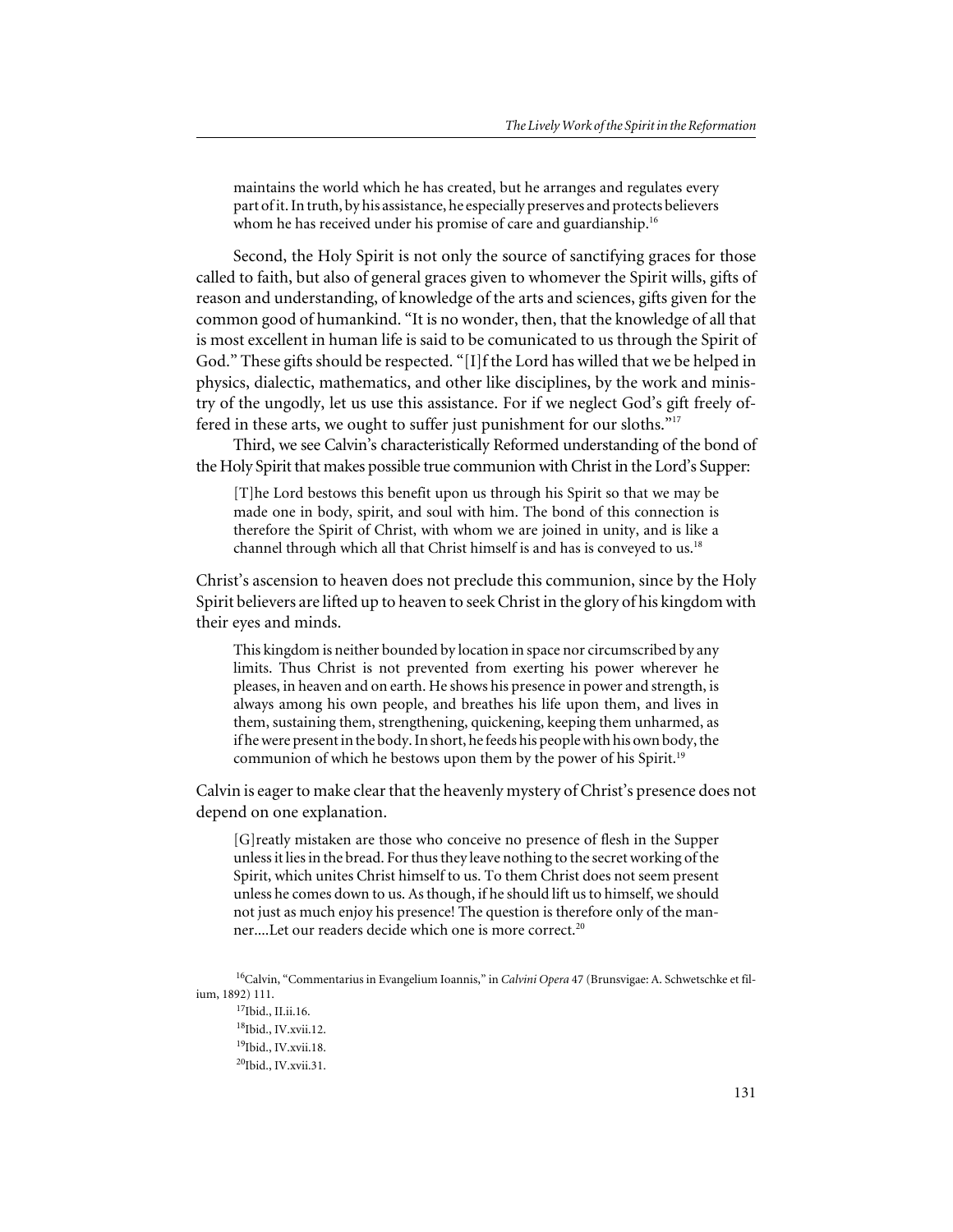Fourth, in one of Calvin's sermons on Pentecost he discusses the meaning of the text: "I will pour out my Spirit upon all flesh...and they shall prophesy" (Acts 2:17-18). Calvin understands that this outpouring of the Spirit on all kinds of people—men and women, masters and servants, old and young—means that every Christian instructed by God is obliged in turn to teach others. "This is what Isaiah means when he says that each one should take the hand of his neighbor to help him to ascend into the holy mountain." God's teaching by the Spirit is not just for ourselves but to be shared with others. "It is true that all are not doctors for teaching; yet if we are Christians, we have been given enough with which to exhort our neighbors."21

### *"May God grant this grace not only to us, but also to all the peoples and nations of the earth."*

Finally, again in a Pentecost sermon, Calvin emphasizes a theme characteristic of his preaching and not common in the sixteenth-century Reformation, a concern for all the peoples of the world. In fact, Calvin normally concluded his sermons with a prayer including this: "May God grant this grace not only to us, but also to all the peoples and nations of the earth."<sup>22</sup> Calvin reminds his hearers of how divided the human family has been and how the diversity of languages from the Tower of Babel symbolizes this estrangement. But the Pentecost miracle of the Spirit's gift of tongues symbolizes the reunion of the human family:

Here is how the Spirit of God willed to use God's power in these tongues so that the name of God would be invoked by all, and that we would be made together participants of this covenant of salvation which belonged only to the Jews till this wall was broken down....All the more must we magnify and bless God's holy name, recognizing that the diversity of languages did not hinder God from declaring in all the world that God willed to receive those who formerly were estranged from God and to assemble them all as in his lap, till they will be gathered into the heavenly heritage.<sup>23</sup>

Though these expressions are characteristic of Calvin, many of the ideas can, of course, be found in other Reformers.

We have explored some of the characteristic ways in which the Reformation of Luther, Calvin, and their colleagues has revivified the sense of the lively and immediate work of the Holy Spirit, not only in the institution of the church, but also in the heart of the individual believer. In some cases, the Reformers' rereading of the gospel has placed them in sharp contrast to the tradition they had been taught.

<sup>21</sup>Calvin, "Quatrième Sermon de la Pentecoste," in *Calvini Opera* 48, 648-649.

<sup>&</sup>lt;sup>22</sup>Calvin, Sermons sur le livre de Michée, ed. Jean Daniel Benoît, Supplementa Calviniana 5 (Neukirchen-Vluyn: Neukirchener, 1964) 10, lines 29-30.

<sup>23</sup>Calvin, "Premier Sermon de la Pentecoste," in *Calvini Opera* 48, 628.